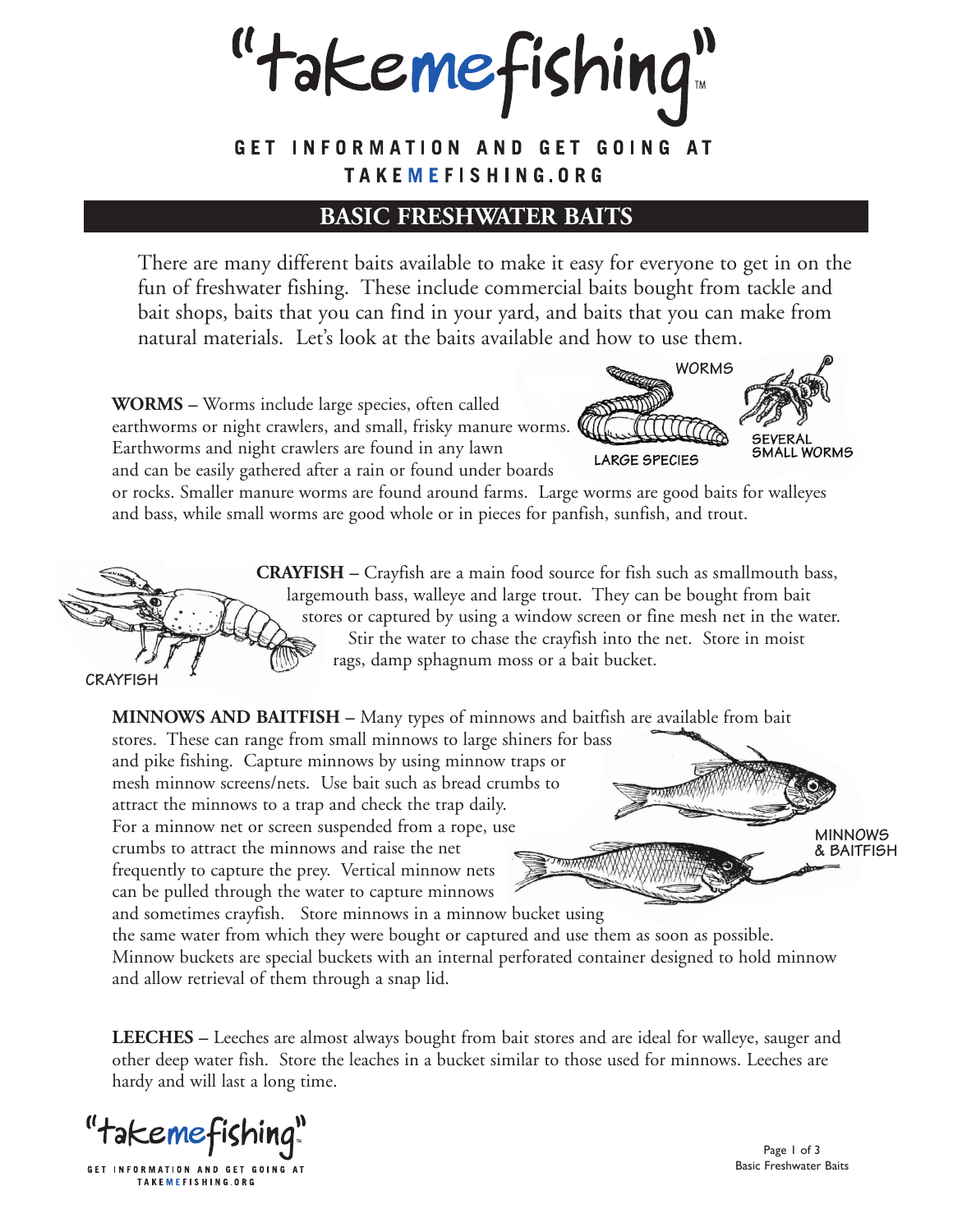

**INSECTS –** Insects such as ants, beetles, grasshoppers, crickets, caterpillars, etc., are ideal for panfish, sunfish and trout. You can buy crickets or capture field insects by using a net or screen. Ants can be gathered from a nest, and caterpillars can be found eating leaves on trees and plants.

**DOUGH BALLS –** Dough balls and similar bait balls are available commercially, as is the prepared mix from which you can form your own dough balls. These are labeled and sold for specific fish species such as trout, panfish, carp and catfish. To make your own dough balls, stir up a doughy mix of hot water and flour or cornmeal and add a favorite flavoring. Some favorite scents for all fish include garlic, licorice, anise, and strawberry gelatin. Mix to a doughy consistency and store in the refrigerator until used. If you only need a

small amount of dough or are short of time, use soft white bread and squeeze it into a doughy mass.



## **CUT BAIT FOR STILL FISHING**

**(FISHING IN ONE SPOT WITH BAIT) –** You can use any caught fish, including bait fish, to make cut bait to catch more fish. To prepare cut bait, fillet your catch and cut bait chunks from each side. For best results,

scale the fish but leave the skin on. Thread the hook through the skin of the fish to help keep the bait on the hook. Cut bait is ideal for still fishing using a float or on bottom rigs.

## **CUT BAIT FOR TROLLING (DRAGGING A BAIT OR LURE BEHIND A BOAT) –**

You can use caught fish to cut strips of bait for trolling. For this, use the thin belly area and cut long "V"-shaped strips for adding to a hook and

trolling to simulate a fish or eel. Include a pectoral or pelvic fin on the bait to increase the attractiveness to the fish. If necessary, scale the fish strip but thread the hook through the skin

**GRUBS & MEALWORMS**

to help keep the bait intact.

GRUBS AND MEAL WORMS - Grubs and meal worms are commonly sold baits readily available from tackle and bait shops. They are used singly or in multiples and are ideal for panfish, sunfish and trout. You can also harvest grubs from the soil and from unusual swellings and deformities – galls – that you find on the leaves and twigs of trees and plants.

**FRESHWATER MUSSELS AND CLAMS –** If clams or mussels are native to your area, you can use them as bait. Gather the mussels and clams from shallow waters before or while you are fishing. Crack the shell to open, cut out the clam or mussel, and allow the bait to harden in the sun slightly to help keep it on the hook. To keep the bait as fresh as possible, open the clams or mussels as



GET INFORMATION AND GET GOING AT TAKEMEFISHING.ORG

you use them and only when you need new bait.



**DOUGH BALLS**

**FRESHWATER MUSSELS & CLAMS**

Page 2 of 3 Basic Freshwater Baits

**CUT BAIT FOR TROLLING**